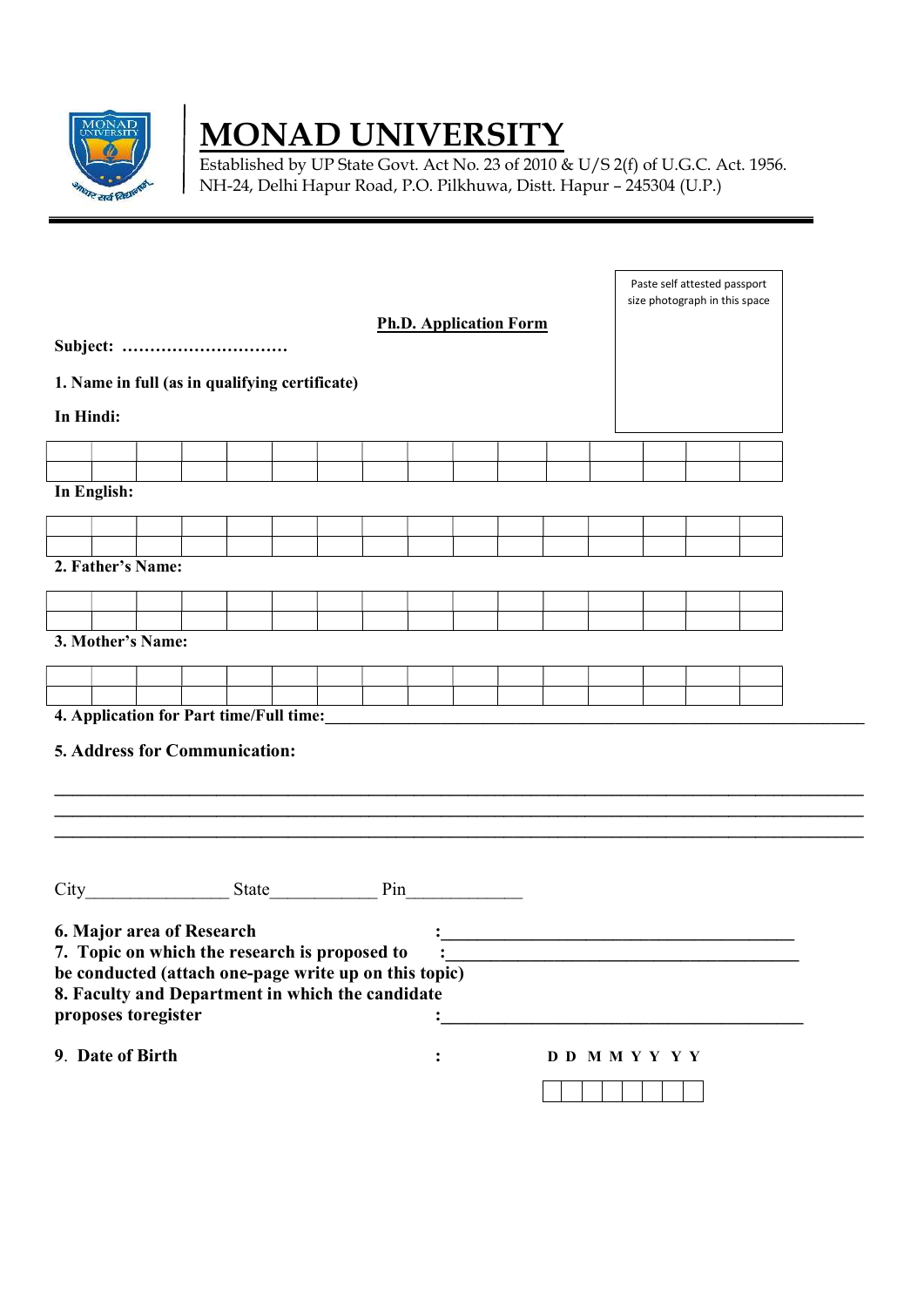### 10. Contact Details:

| S.No.    | Mobile Number |  |  |  |  |  | <b>E-Mail Address</b> |  |  |
|----------|---------------|--|--|--|--|--|-----------------------|--|--|
| . .      |               |  |  |  |  |  |                       |  |  |
| <u>.</u> |               |  |  |  |  |  |                       |  |  |

| 11. Category:   | <b>12. Gender</b> (M/F/Transgender) | 13. Blood Group: |
|-----------------|-------------------------------------|------------------|
| (GEN/ST/SC/OBC) |                                     |                  |

14. Nationality: 15. Marital Status: M- Married/S-Single

### 16. Whether Physically Handicapped: Yes or No

# 17. Details of Academic Record (Xth, XIIth, UG, PG and others)

| Sr.<br>No.       | Name of<br><b>Examination</b> | Subject/<br><b>Branch</b> | Name of<br>School/College/<br><b>Institute</b> | Name of<br>Board/<br>University | <b>Year of Passing</b> | <b>Total</b><br>Percentage/Grade |
|------------------|-------------------------------|---------------------------|------------------------------------------------|---------------------------------|------------------------|----------------------------------|
| 1                | $\mathbf X$                   |                           |                                                |                                 |                        |                                  |
| $\boldsymbol{2}$ | XII                           |                           |                                                |                                 |                        |                                  |
| 3                | <b>UG</b>                     |                           |                                                |                                 |                        |                                  |
| $\overline{4}$   | PG                            |                           |                                                |                                 |                        |                                  |

18.In case you have qualified or have valid score for a competitive examination like GATE, GPAT, UGC-NET, SLET, JRF, SRF etc, give the details in the space provided below:

| Name of<br><b>Examination</b> | <b>Score/Percentile</b> | Year | <b>Validity Period (if</b><br>applicable) | All India<br><b>Rank (AIR)</b> |
|-------------------------------|-------------------------|------|-------------------------------------------|--------------------------------|
|                               |                         |      |                                           |                                |

19. In case you have successfully qualified M. Phil. (regulations) from any recognized University/ Institute, give the details:

| Name of the University | Year of Passing | % of Marks |
|------------------------|-----------------|------------|
|                        |                 |            |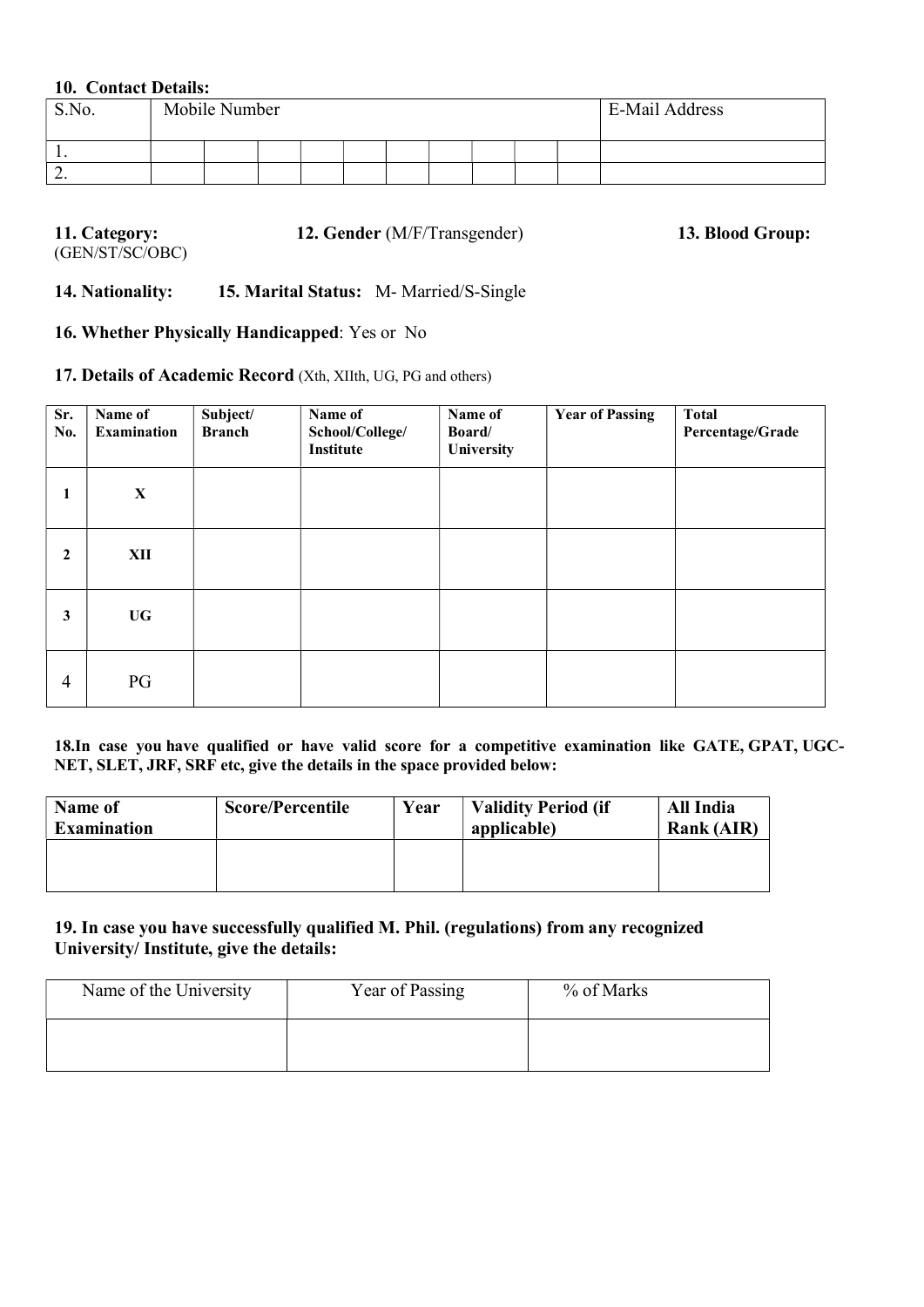#### 20. Fee Required:

(a) Cash payment of Rs 1500/-

| Cash receipt no. | Date |
|------------------|------|
|                  |      |
|                  |      |

Or

# (b) Demand Draft of Rs. 1500/-in favour of MONAD University, Payable at HAPUR.

| <b>Demand Draft</b><br><b>Number</b> | <b>Name of Bank</b> | Date | <b>Issuing Branch</b> |
|--------------------------------------|---------------------|------|-----------------------|
|                                      |                     |      |                       |

 $\mathcal{L}_\mathcal{L} = \{ \mathcal{L}_\mathcal{L} = \{ \mathcal{L}_\mathcal{L} = \{ \mathcal{L}_\mathcal{L} = \{ \mathcal{L}_\mathcal{L} = \{ \mathcal{L}_\mathcal{L} = \{ \mathcal{L}_\mathcal{L} = \{ \mathcal{L}_\mathcal{L} = \{ \mathcal{L}_\mathcal{L} = \{ \mathcal{L}_\mathcal{L} = \{ \mathcal{L}_\mathcal{L} = \{ \mathcal{L}_\mathcal{L} = \{ \mathcal{L}_\mathcal{L} = \{ \mathcal{L}_\mathcal{L} = \{ \mathcal{L}_\mathcal{$ 

 $\mathcal{L}_\mathcal{L} = \{ \mathcal{L}_\mathcal{L} = \{ \mathcal{L}_\mathcal{L} = \{ \mathcal{L}_\mathcal{L} = \{ \mathcal{L}_\mathcal{L} = \{ \mathcal{L}_\mathcal{L} = \{ \mathcal{L}_\mathcal{L} = \{ \mathcal{L}_\mathcal{L} = \{ \mathcal{L}_\mathcal{L} = \{ \mathcal{L}_\mathcal{L} = \{ \mathcal{L}_\mathcal{L} = \{ \mathcal{L}_\mathcal{L} = \{ \mathcal{L}_\mathcal{L} = \{ \mathcal{L}_\mathcal{L} = \{ \mathcal{L}_\mathcal{$ 

(C) Fee can also be deposited online:

Indian Overseas Bank (i) Bank A/C-331101000002014 (ii) IFSC-IOBA0003311 (iii) Address- NH. 24 Delhi Hapur Road, P.O. Pilkhuwa- 245101, Distt.- Hapur

### 21. Other Information (if Any) (Attach separate sheets if required)

# **Declaration**

a) I have read and understoodthe details regarding admission in Ph.D. Programme. b) I do hereby solemnly declare that the information given above are correct to the best of my knowledge and belief.

Date: ………….. Name :

Place : …..….. Signature :

#### Documents to be annexed:

(i) Required fee of Rs. 1500/-as mentioned in serial no.  $20(a)$  (b) or (c) of the form. (ii) Attested copy of all documents mentioned in sr. no. 17-19.

Note: The completed Entrance form should reach the Registrar, MONAD University, NH-24, P.O. Pilkhuwa, Hapur - 245101 (U.P) India latest by  $20<sup>th</sup>$  March, 2022.